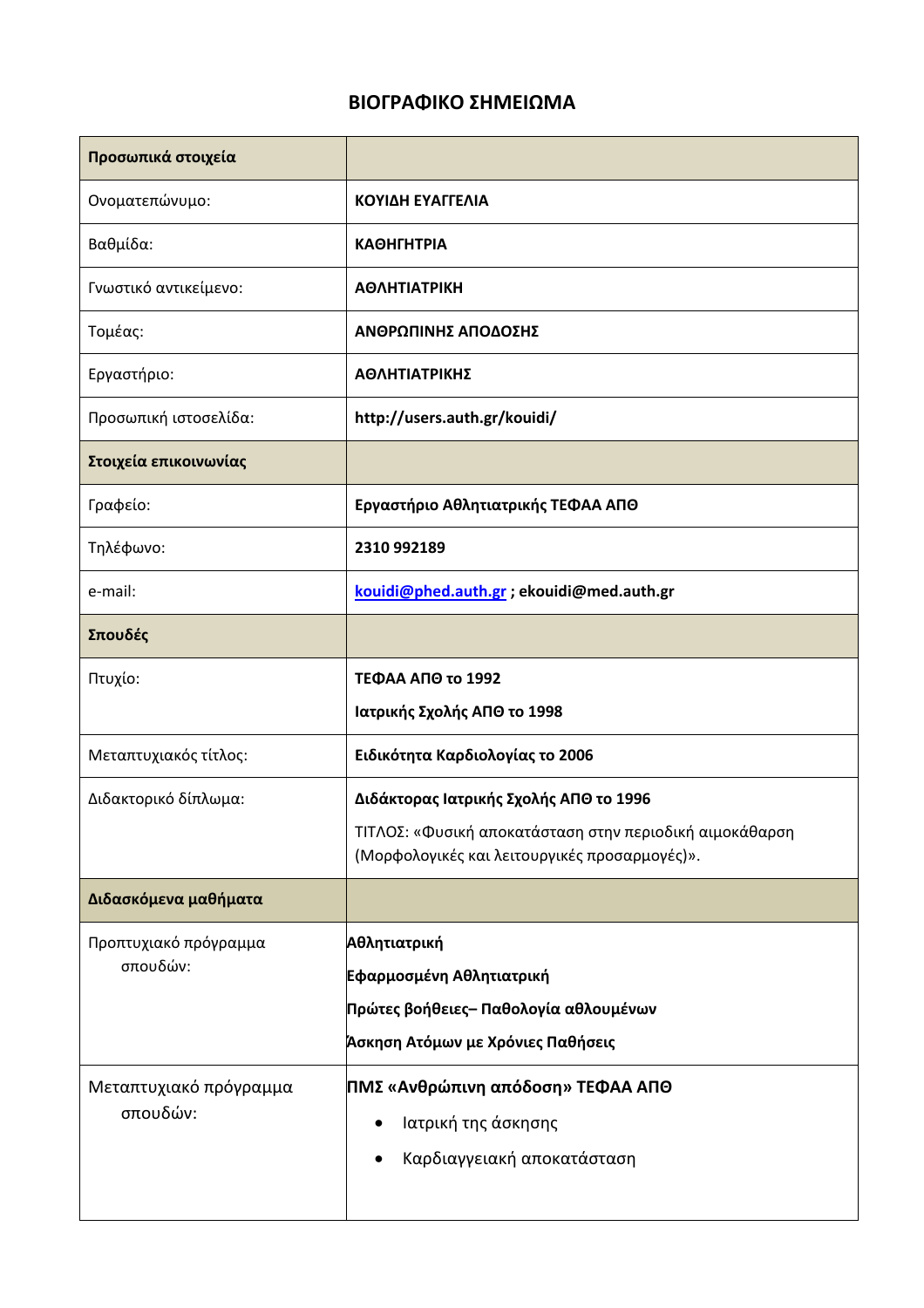|                                     | ΔΠΜΣ «Άθληση και Υγεία» ΤΕΦΑΑ και Ιατρική ΑΠΘ                                                                                                                                                                                                                                                                                                                                                                                                                                                                                                                                                                                                                                                                                                                                                                |
|-------------------------------------|--------------------------------------------------------------------------------------------------------------------------------------------------------------------------------------------------------------------------------------------------------------------------------------------------------------------------------------------------------------------------------------------------------------------------------------------------------------------------------------------------------------------------------------------------------------------------------------------------------------------------------------------------------------------------------------------------------------------------------------------------------------------------------------------------------------|
|                                     | Αθλητιατρική                                                                                                                                                                                                                                                                                                                                                                                                                                                                                                                                                                                                                                                                                                                                                                                                 |
|                                     | Φυσική Επαναδραστηριοποίηση Ασθενών με Χρόνιες<br>Παθήσεις                                                                                                                                                                                                                                                                                                                                                                                                                                                                                                                                                                                                                                                                                                                                                   |
|                                     | Καρδιολογία- Παθολογία αθλουμένων                                                                                                                                                                                                                                                                                                                                                                                                                                                                                                                                                                                                                                                                                                                                                                            |
| Διοικητικό έργο                     |                                                                                                                                                                                                                                                                                                                                                                                                                                                                                                                                                                                                                                                                                                                                                                                                              |
|                                     | Διευθύντρια του Τομέα «Ιατρικής της άθλησης» του ΤΕΦΑΑ<br>АПО (2015-17)<br>Συντονίστρια της ΟΜ.Ε.Α. του ΤΕΦΑΑ ΑΠΘ (2016-σήμερα)<br>Διευθύντρια του ΔΠΜΣ «Άθληση και Υγεία» του ΤΕΦΑΑ και<br>$\bullet$<br>Ιατρικής ΑΠΘ (2017-2020)<br>Διευθύντρια του ΠΜΣ «Ανθρώπινη απόδοση» του ΤΕΦΑΑ<br>ΑΠΘ (2018-σήμερα)                                                                                                                                                                                                                                                                                                                                                                                                                                                                                                  |
| Ερευνητικό έργο                     |                                                                                                                                                                                                                                                                                                                                                                                                                                                                                                                                                                                                                                                                                                                                                                                                              |
| Ερευνητικά ενδιαφέροντα:            | Προαγωνιστικός έλεγχος υγείας αθλητών<br>$\bullet$<br>Εντοπισμός διαταραχών υγείας αθλητών και πρόληψη<br>αιφνιδίου καρδιακού θανάτου αθλητών<br>Αξιολόγηση οξέων και χρόνιων επιδράσεων της<br>συστηματικής γύμνασης στο κυκλοφορικό, αναπνευστικό και<br>στα άλλα συστήματα των αθλουμένων<br>Επιδράσεις στην υγεία της χρήσης ουσιών doping<br>Κατάρτιση προγραμμάτων ασφαλούς και αποτελεσματικής<br>γύμνασης ασθενών με χρόνιες παθήσεις<br>Αξιολόγηση αποτελεσμάτων της θεραπευτικής γύμνασης<br>ασθενών κυρίως στο μυϊκό και καρδιαγγειακό σύστημα και<br>στην ποιότητα ζωής.                                                                                                                                                                                                                         |
| Τρέχοντα ερευνητικά<br>προγράμματα: | 1. 26.10.2020 - 25.10.2024 European Cooperation in<br>Science & Technology - COST Action - "Determinants of<br>Physical Activities in Settings" (DE-PASS)<br>2. 1.9.2020 - 31.8.2023 (ERASMUS<br>-EUROPEAN<br>$+$<br>COMMISION)<br>REVID+:<br>Integrated<br>patient<br>care<br>intradialysis programme in hemodialysis through a virtual<br>health platform (GoodRENal.eu)<br>3. 9.10.2013-14.11.2021 - Ιατρικός έλεγχος ερασιτεχνών<br>ποδοσφαιριστών (Αθλητικά σωματεία, Ομοσπονδίες)<br>4. 1.7. 1999- 31.12.2021 Αξιολόγηση υγείας αθλητών<br>(Αθλητικά σωματεία, Ομοσπονδίες)<br>5. 1.1.2018- 31.12.2020 A collaborative partnership to<br>develop, implement and evaluate a model of long-term<br>physical activity and behavioral change in CHD European<br>patients (ERASMUS + - EUROPEAN COMMISION - |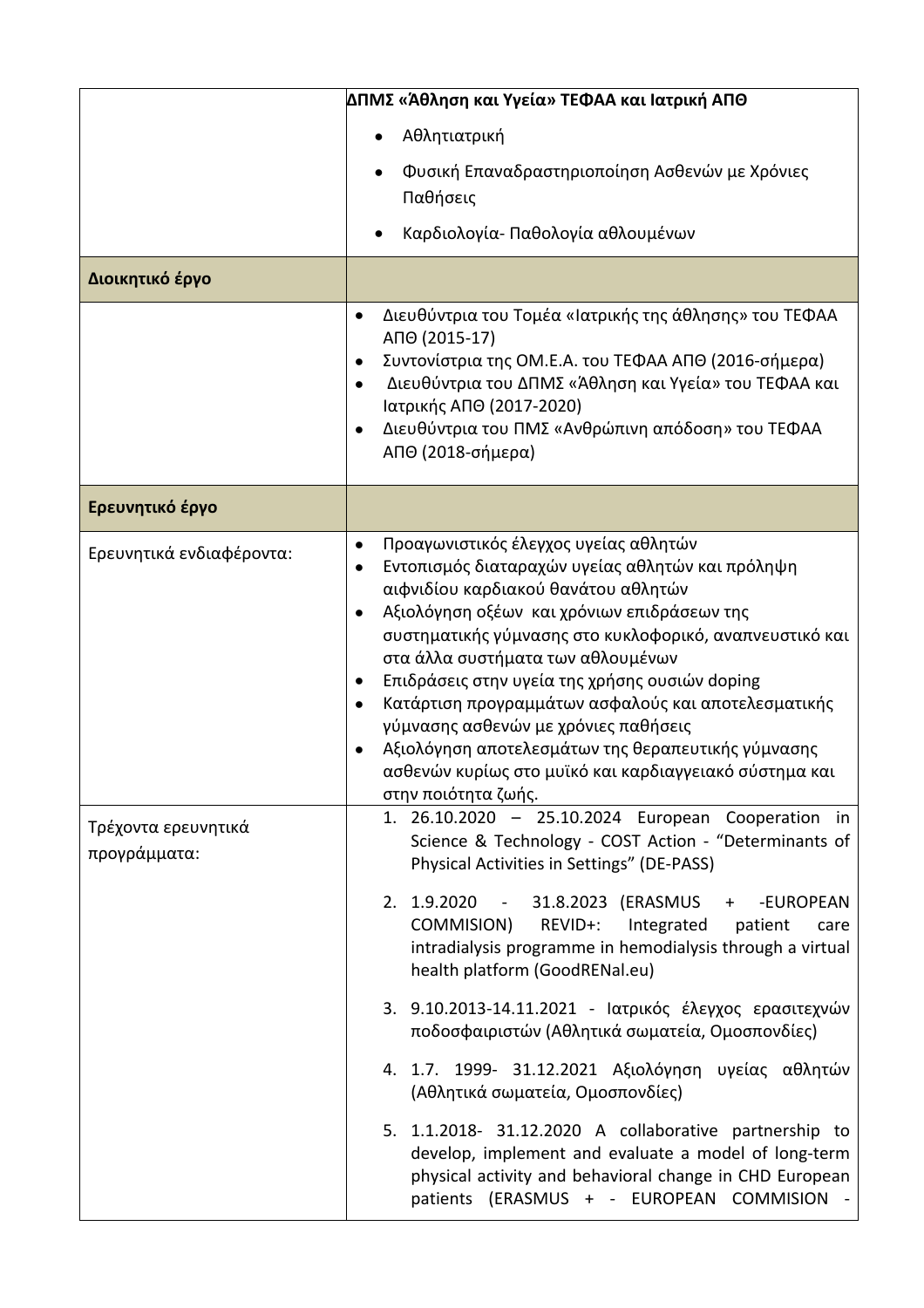|                                              | EDUCATION, AUDIOVISUAL & CULTURE EXECUTIVE<br>AGENCY)                                                                                                                                                                            |
|----------------------------------------------|----------------------------------------------------------------------------------------------------------------------------------------------------------------------------------------------------------------------------------|
|                                              | 6. 1.1.2020-31.12.2021 A European collaborative and<br>innovative partnership to promote physical activity after<br>stroke event (ERASMUS + - EDUCATION, AUDIOVISUAL &<br><b>CULTURE EXECUTIVE AGENCY)</b>                       |
|                                              | 7. 3.2016-3.3.2019 (EU Programmes 2014-2020, 3rd Health<br>Programme) Advancing care coordination and Telehealth<br>deployment at scale                                                                                          |
|                                              | 8. 1.11.2013- 31.10.2017 (FP7, Cooperation, Information<br>and Communication Technologies) Wearable Sensing and<br>Smart Cloud Computing for Integrated Care to COPD<br>Patients with comorbidities                              |
|                                              | 9. 20.6.2008- 19.6.2021 (Δήμος Θεσσαλονίκης): Άσκηση και<br>ποιότητα ζωής σε χρόνιες παθήσεις                                                                                                                                    |
|                                              | 10.17.9.11-<br>17.9.13<br>(National<br>Reference<br>Strategic<br>Framework 2007-2013 program for development). An<br>intelligent telematic system for the evaluation of<br>biological parameters in athletes -athletes' e-health |
| Κριτής σε επιστημονικά περιοδικά:            | American Journal of Cardiology<br>$\bullet$                                                                                                                                                                                      |
|                                              | American Journal of Kidney Disease                                                                                                                                                                                               |
|                                              | <b>Cardiology Research and Practice</b>                                                                                                                                                                                          |
|                                              | <b>Clinical Physiology and Functional Imaging</b><br>$\bullet$                                                                                                                                                                   |
|                                              | European Journal of Cardiovascular Prevention and                                                                                                                                                                                |
|                                              | Rehabilitation                                                                                                                                                                                                                   |
|                                              | European Journal of Preventive Cardiology<br>$\bullet$                                                                                                                                                                           |
|                                              | Hippokrateia<br>٠                                                                                                                                                                                                                |
|                                              | Journal of Rehabilitation Medicine                                                                                                                                                                                               |
|                                              | Journal of Psychosomatic Research                                                                                                                                                                                                |
|                                              | Kidney International                                                                                                                                                                                                             |
|                                              | <b>Medical Science Monitor</b>                                                                                                                                                                                                   |
|                                              | Nephron                                                                                                                                                                                                                          |
|                                              | <b>Nephrol Dialysis Transplantation</b>                                                                                                                                                                                          |
| Επιστημονικά άρθρα στο Scopus<br>(αναφορές): | Σύνολο άρθρων με αναφορές: 97<br>Αναφορές στη διεθνή βιβλιογραφία: 3074                                                                                                                                                          |
| h-index στο Scopus:                          | 28                                                                                                                                                                                                                               |
| Επιλεγμένες<br>δημοσιεύσεις<br>σε            |                                                                                                                                                                                                                                  |
| διεθνή<br>επιστημονικά                       |                                                                                                                                                                                                                                  |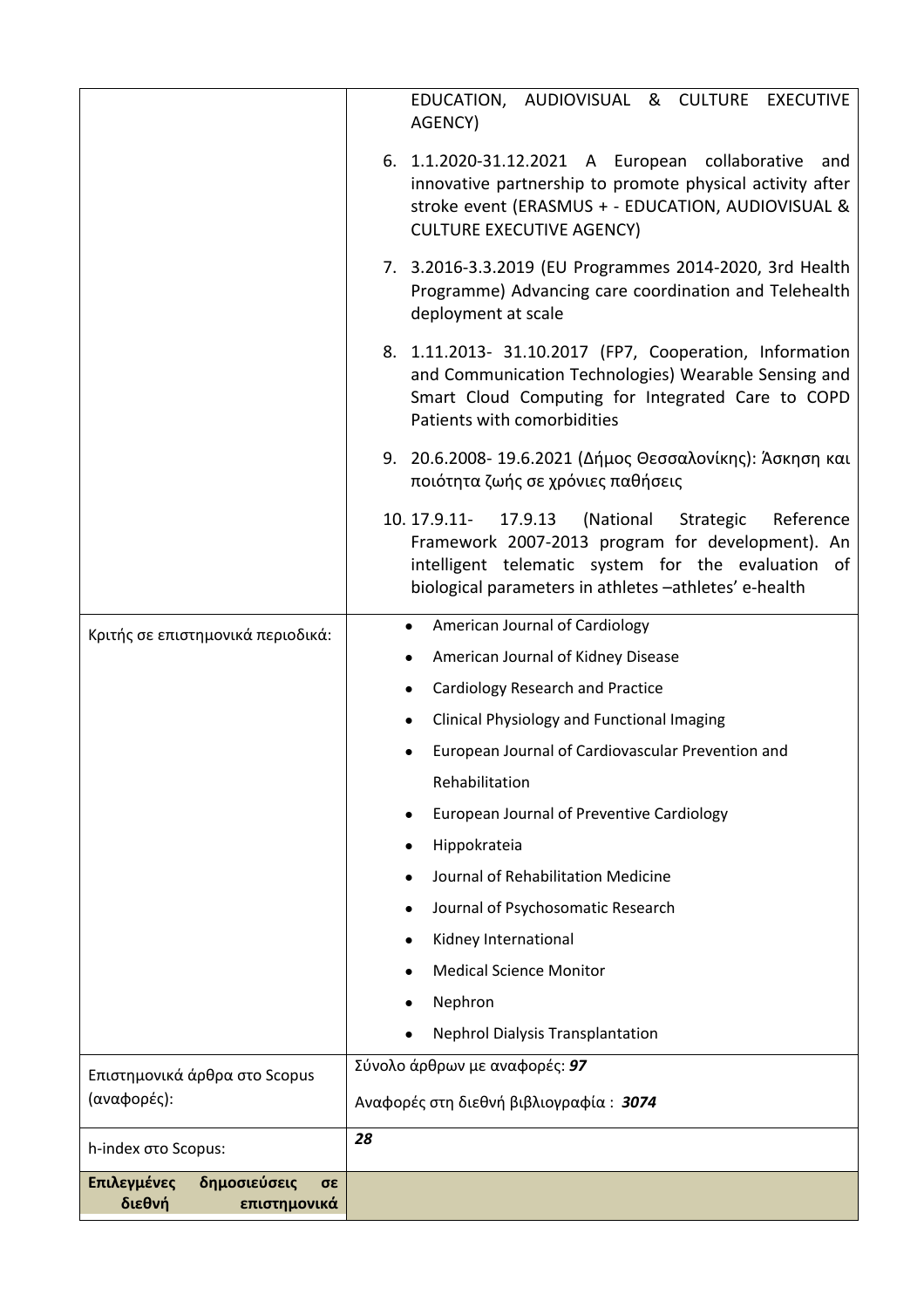| περιοδικά |                                                                                                                                                                                                                                                                                     |
|-----------|-------------------------------------------------------------------------------------------------------------------------------------------------------------------------------------------------------------------------------------------------------------------------------------|
|           | 1. Kouidi, E, Iacovides, A, Iordanidis, P, Vassiliou, S, Deligiannis, A,<br>1.<br>Ierodiakonou, C, Tourkantonis, A. Exercise renal rehabilitation<br>program (ERRP): Psychosocial effects. Nephron 1997; 7:152-158                                                                  |
| 2.        | Kouidi, E, Albani, M, Natsis, K, Megalopoulos, A, Gigis, P, Guiba-<br>Tziampiri, O, Deligiannis, A, Tourkantonis, A. The effects of<br>exercise training on muscle atrophy in hemodialysis patients.                                                                                |
|           | Nephrol Dial Transpl 1998; 13, 685-699.                                                                                                                                                                                                                                             |
| 3.        | Deligiannis, A, Kouidi, E, Tourkantonis, A. The effects of physical<br>training on heart rate variability in hemodialysis patients. Am J<br>Cardiol 1999; 84: 197-202.                                                                                                              |
| 4.        | Deligiannis, A., Kouidi, E., Tassoulas E., Gigis, P., Tourkantonis, A,<br>Coats, A. Cardiac response to physical training in hemodialysis<br>patients: An echocardiographic study at rest and during exercise.<br>Int J Cardiol 1999; 70, 253-266.                                  |
|           | Konstantinidou, E., Koukouvou, G., Kouidi, E., Deligiannis, A.,<br>5.                                                                                                                                                                                                               |
|           | Tourkantonis, A. Exercise renal rehabilitation: comparison of three<br>exercise programs. J Rehabil Med 2001; 34, 40-45.                                                                                                                                                            |
|           | Kouidi, E., Grekas, D., Deligiannis, A., Tourkantonis, A. Outcomes<br>6.<br>of long-term exercise training in dialysis patients: comparison of<br>two training programs. Clin Nephrol. 2004; 61 Suppl 1:S31-8.                                                                      |
| 7.        | Petraki, M., Kouidi, E., Grekas, D., Deligiannis, A. Effects of<br>exercise training during hemodialysis on cardiac baroreflex                                                                                                                                                      |
|           | sensitivity. Clin Nephrol 2008; 70: 210-219. Ouzouni, S., Kouidi, E.,                                                                                                                                                                                                               |
|           | Sioulis, A., Grekas, D., Deligiannis, A. Effects of intradialytic                                                                                                                                                                                                                   |
|           | exercise training on health-related quality of life indices in<br>haemodialysis patients. Clin Rehabil 2009; 23:53-63.                                                                                                                                                              |
| 8.        | Karamouzis, I., Grekas, D., Karamouzis, M., Kallaras, K., Stergiou-<br>Michailidou, V., Kouidi E., Deligiannis, A., Vavatsi-Christaki, N.<br>Physical training in patients on hemodialysis has a beneficial effect<br>on the levels of eicosanoid hormone-like substances. Hormones |
|           | 2009; 8:129-37.                                                                                                                                                                                                                                                                     |
|           | Kouidi, EJ., Grekas, DM., Deligiannis, AP. Effects of exercise<br>9.<br>training on noninvasive cardiac measures in patients undergoing<br>long-term hemodialysis: a randomized controlled trial. Am J<br>Kidney Dis 2009; 54: 511-21.                                              |
|           | 10. Segura-Ortí E, Kouidi E, Lisón JF. Effect of resistance exercise<br>during hemodialysis on physical function and quality of life:<br>randomized controlled trial. Clin Nephrol 2009;71(5):527-37.                                                                               |
|           | 11. Kouidi, E, Karagiannis, V., Grekas, D., Iakovides, A., Kaprinis, G.,<br>Tourkantonis, A., Deligiannis, AP. Depression, heart rate variability                                                                                                                                   |
|           | and exercise training in dialysis patients. European Journal of<br>Cardiovascular Prevention and Rehabilitation 2010; 17(2):160-7.                                                                                                                                                  |
|           | 12. Deligiannis A, Anastasakis A, Antoniades L, Bobotis G, Geleris P,<br>Goudevenos J, Hahalis G, Kouidi E, Kranidis A, Kremastinos D,<br>Lekakis J, Parcharidis G, Pyrgakis V, Rontogiannis G, Stefanadis C,<br>Styliadis I, Vardas P. Recommendations for the cardiovascular      |
|           | screening of athletes. Hellenic J Cardiol 2010; 51(6):530-7.<br>13. Koufaki P, Kouidi E. Current best evidence recommendations on                                                                                                                                                   |
|           | measurement and evaluation of Physical Functioning in People<br>with Chronic Kidney Disease (CKD). Sports Medicine 2010;                                                                                                                                                            |
|           | 40(12):1055-74<br>14. Samara AP, Kouidi E, Ouzouni S, Vasileiou S, Sioulis A, Deligiannis<br>A. Relationship between exercise test recovery indices and                                                                                                                             |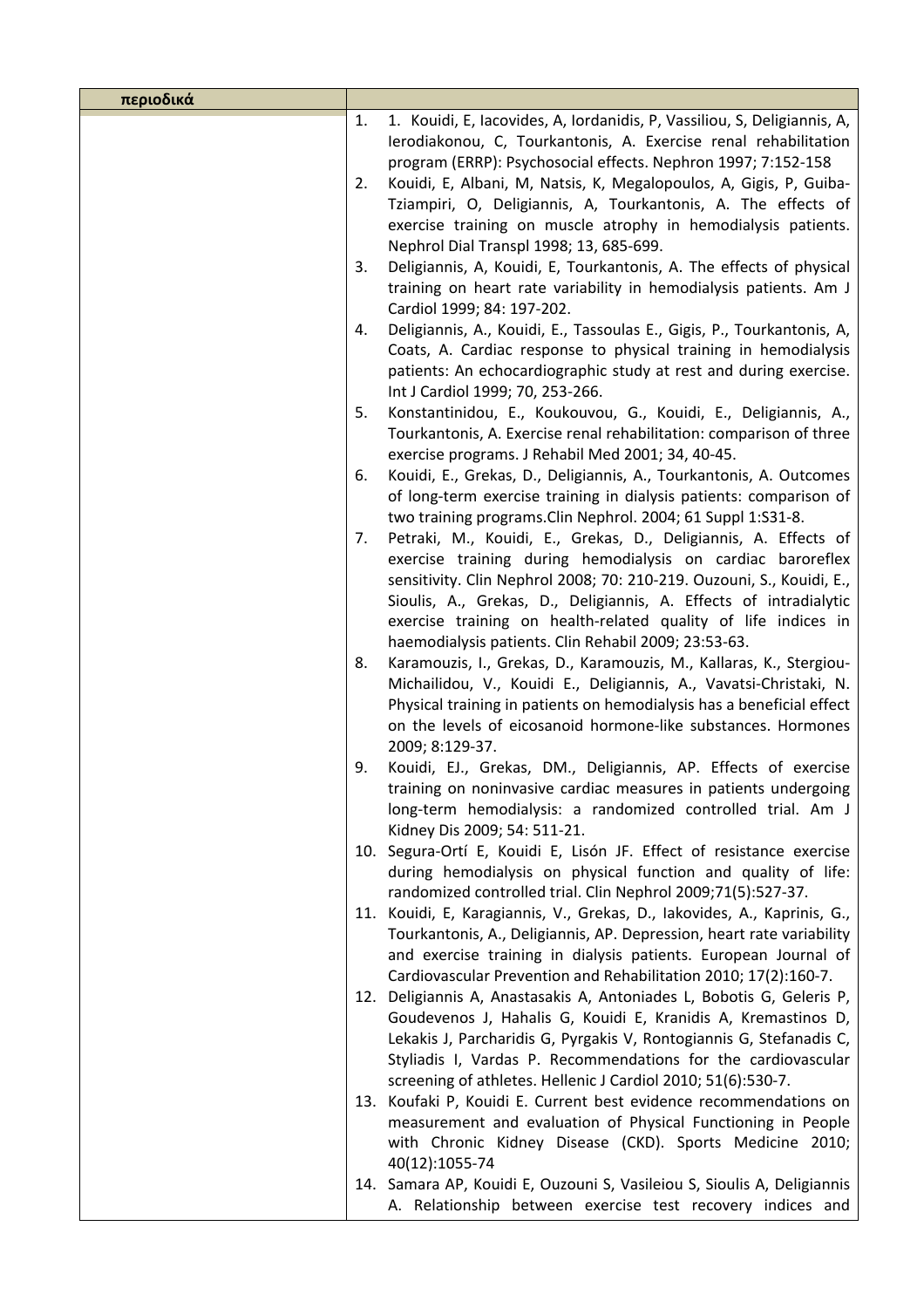|  | psychological and quality-of-life status in hemodialysis patients: a      |
|--|---------------------------------------------------------------------------|
|  | pilot study. J Nephrol 2012; 26(3):495-501                                |
|  | 15. Kouidi, E., Vergoulas, G., Anifanti, M., Deligiannis, A. A randomized |
|  | controlled trial of exercise training on cardiovascular and               |
|  | autonomic function among renal transplant recipients. Nephrol             |
|  | Dial Transplant 2012; 28(5):1294-305                                      |
|  | 16. Van Craenenbroeck AH, Van Craenenbroeck EM, Kouidi E, Vrints          |
|  | CJ, Couttenye MM, Conraads VM. Vascular effects of exercise               |
|  |                                                                           |
|  | training in CKD: current evidence and pathophysiological                  |
|  | mechanisms. Clin J Am Soc Nephrol 2014; 9(7):1305-18.                     |
|  | 17. Van Craenenbroeck AH, Van Craenenbroeck EM, Van Ackeren K,            |
|  | Vrints CJ, Conraads VM, Verpooten GA, Kouidi E, Couttenye MM.             |
|  | Effect of Moderate Aerobic Exercise Training on Endothelial               |
|  | Function and Arterial Stiffness in CKD Stages 3-4: A Randomized           |
|  | Controlled Trial. Am J Kidney Dis 2015; 66(2):285-96.                     |
|  | 18. Clyne N, Hellberg M, Kouidi E, Deligiannis A, Höglund P.              |
|  | Relationship between declining GFR and measures of cardiac and            |
|  | vascular autonomic neuropathy. Nephrology 2016; 21(12): 1047-             |
|  | 1055                                                                      |
|  | 19. Hansen D, Dendale P, Coninx K, Vanhees L, Piepoli MF, Niebauer J,     |
|  | Cornelissen V, Pedretti R, Geurts E, Ruiz GR, Corrà U, Schmid JP,         |
|  | Greco E, Davos CH, Edelmann F, Abreu A, Rauch B, Ambrosetti M,            |
|  | Braga SS, Barna O, Beckers P, Bussotti M, Fagard R, Faggiano P,           |
|  | Garcia-Porrero E, Kouidi E, Lamotte M, Neunhäuserer D, Reibis R,          |
|  | Spruit MA, Stettler C, Takken T, Tonoli C, Vigorito C, Völler H,          |
|  | Doherty P. The European Association of Preventive Cardiology              |
|  |                                                                           |
|  | Exercise Prescription in Everyday Practice and Rehabilitative             |
|  | Training (EXPERT) tool: A digital training and decision support           |
|  | system for optimized exercise prescription in cardiovascular              |
|  | disease. Concept, definitions and construction methodology. Eur J         |
|  | Prev Cardiol 2017; 24(10):1017-1031                                       |
|  | 20. Hansen D, Niebauer J, Cornelissen V, Barna O, Neunhäuserer D,         |
|  | Stettler C, Tonoli C, Greco E, Fagard R, Coninx K, Vanhees L, Piepoli     |
|  | MF, Pedretti R, Ruiz GR, Corrà U, Schmid JP, Davos CH, Edelmann           |
|  | F, Abreu A, Rauch B, Ambrosetti M, Braga SS, Beckers P, Bussotti          |
|  | M, Faggiano P, Garcia-Porrero E, Kouidi E, Lamotte M, Reibis R,           |
|  | Spruit MA, Takken T, Vigorito C, Völler H, Doherty P, Dendale P.          |
|  | Exercise Prescription in Patients with Different Combinations of          |
|  | Cardiovascular Disease Risk Factors: A Consensus Statement from           |
|  | the EXPERT Working Group. Sports Med 2018; 48(8):1781-1797                |
|  | 21. Zhou Y, Hellberg M, Kouidi E, Deligiannis A, Höglund P, Clyne N.      |
|  | Relationships between abdominal aortic calcification, glomerular          |
|  | filtration rate, and cardiovascular risk factors in patients with non-    |
|  | dialysis dependent chronic kidney disease. Clinical Nephrology            |
|  | 2018; 90(6): 380-389.                                                     |
|  | 22. Livitckaia K, Koutkias V, Kouidi E, van Gils M, Maglaveras N,         |
|  |                                                                           |
|  | Chouvarda I. "OPTImAL": an ontology for patient adherence                 |
|  | modeling in physical activity domain. BMC 2019;19(1):92.                  |
|  | 23. Michou V, Kouidi E, Liakopoulos V, Dounousi E, Deligiannis A.         |
|  | Attitudes of hemodialysis patients, medical and nursing staff             |
|  | towards patients' physical activity. Int Urol Nephrol. 2019;              |
|  | 51(7):1249-1260.                                                          |
|  | 24. Supervia M, Turk-Adawi K, Lopez-Jimenez F, Pesah E, Ding R, Britto    |
|  | R, Bjarnason-Wehrens B, Derman W, Abreu A, Babu A, Anchique               |
|  |                                                                           |